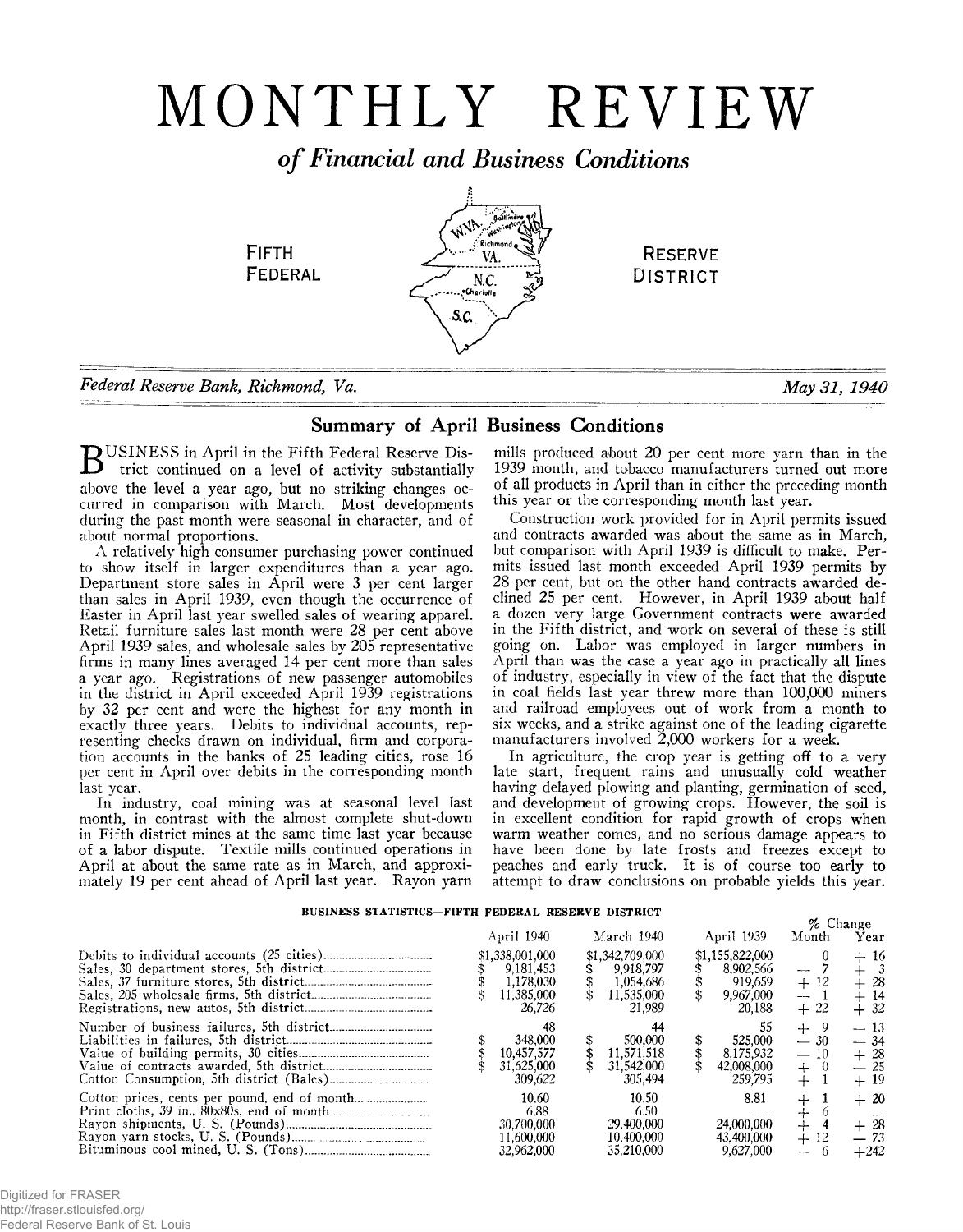#### **RESERVE BANK STATEMENT ITEMS Fifth District**

|                                |                | 000 omitted       |                   | mercased over the number in march, but decreased from                                                               |                    |       |                |                   |
|--------------------------------|----------------|-------------------|-------------------|---------------------------------------------------------------------------------------------------------------------|--------------------|-------|----------------|-------------------|
| <b>ITEMS</b>                   | May 15<br>1940 | April 15<br>1940- | $M$ av 15<br>1939 | April 1939, while liabilities involved in April 1940 bank-<br>ruptcies were lower than in either March this year or |                    |       |                |                   |
| Discounts held                 | 190<br>s.      | 175<br>\$         | 277<br>\$         | April last year, Dun & Bradstreet insolvency figures                                                                |                    |       |                |                   |
| Foreign loans on $gold$        | 43             | 43                |                   | were as follows:                                                                                                    |                    |       |                |                   |
| Open market paper              |                | 0.                | 24                |                                                                                                                     |                    |       |                |                   |
| Industrial advances            | 907            | 915               | 1,172             |                                                                                                                     | Number of Failures |       |                | Total Liabilities |
| Government securities          | 126,155        | 125,871           | 134,227           | <b>PERIODS</b>                                                                                                      | District U.S.      |       | District       | U.S.              |
| Total earning assets           | 127.295        | 127,004           | 135,700           | April 1940                                                                                                          | 48                 | 1,291 | 348,000<br>\$. | \$16,247,000      |
| Circulation of Fed. Res. notes | 217,259        | 218,615           | 194.239           | March $1940$                                                                                                        | 44                 | 1,197 | 500,000        | 11,681,000        |
| Members' reserve deposits      | 302,841        | 286,730           | 246.064           | April 1939                                                                                                          | 55                 | 1,331 | 525,000        | 18,579,000        |
| Cash reserves                  | 440.400        | 439.752           | 374.682           | 4 Months, $1940$                                                                                                    | 196                | 4.767 | 2.011.000      | 56,679,000        |
| Reserve ratio                  | 77.98          | 78.16             | 74.27             | 4 Months, $1939$                                                                                                    | 247                | 5,422 | 2,172,000      | 71,953,000        |
|                                |                |                   |                   |                                                                                                                     |                    |       |                |                   |

#### SELECTED ITEMS-41 REPORTING MEMBER BANKS **Fifth District**

| ***************                         | 000-           | omitted          |                |
|-----------------------------------------|----------------|------------------|----------------|
| <b>ITEMS</b>                            | May 15<br>1940 | April 17<br>1940 | May 17<br>1939 |
| Loans and discounts $\ldots$ ,          | \$269.348      | \$270,688        | \$242,518      |
| Investments in securities               | 422,485        | 412.127          | 435,219        |
| Reserve bal. with $F. R.$ bank $\ldots$ | 198,225        | 184.787          | 161,109        |
|                                         | 20,502         | 20,754           | 18.610         |
| Demand deposits $\dots\dots\dots\dots$  | 556.380        | 542.081          | 480.009        |
|                                         | 202.146        | 201,390          | 202,494        |
|                                         | 0              | 0                | 0              |

#### **MUTUAL SAVINGS BANK DEPOSITS**

# **10 Baltimore Banks**

|                |   | April 30<br>1940 | March 31<br>1940 | April 30<br>1939 |
|----------------|---|------------------|------------------|------------------|
| Total deposits | . | \$224.288.123    | \$223,163,689    | \$220,545,406    |

## **DEBITS TO INDIVIDUAL ACCOUNTS**

| <b>Fifth District</b>              |               |               |               |                                            |       |  |  |  |
|------------------------------------|---------------|---------------|---------------|--------------------------------------------|-------|--|--|--|
|                                    | 000 omitted   |               |               |                                            |       |  |  |  |
| <b>CITIES</b>                      | April<br>1940 | Mar.<br>1940  | April<br>1939 | $\%$ of Change<br>Month                    | Year  |  |  |  |
| Dist. of Col.                      |               |               |               |                                            |       |  |  |  |
| Washington                         | 289,325<br>\$ | 287,345<br>\$ | \$<br>256,489 | $+1$                                       | $+13$ |  |  |  |
| Maryland                           |               |               |               |                                            |       |  |  |  |
| Baltimore<br>$\ldots$              | 388.646       | 391,008       | 318,990       | 1<br>$\tilde{\phantom{a}}$                 | $+22$ |  |  |  |
| Cumberland<br>$\overline{a}$       | 8.402         | 8.213         | 7.883         | $+2$                                       | $+7$  |  |  |  |
| Hagerstown<br>$\ddot{\phantom{a}}$ | 9,313         | 9,326         | 8,324         | $-0$                                       | $+12$ |  |  |  |
| North Carolina                     |               |               |               |                                            |       |  |  |  |
| Asheville                          | 12,581        | 12,500        | 11,389        | $+1$                                       | $+10$ |  |  |  |
| Charlotte<br>$\cdots$              | 64,816        | 69,942        | 55,815        | $-7$                                       | $+16$ |  |  |  |
| Durham<br>.                        | 26,453        | 26,575        | 21.834        | $- 0$                                      | $+21$ |  |  |  |
| Greensboro                         | 21,352        | 21,145        | 17,729        | $+1$                                       | $+20$ |  |  |  |
| Raleigh<br>1.1.1.1.1.1             | 42,300        | 44.158        | 37,586        | $\overline{\phantom{0}}$<br>$\overline{4}$ | $+13$ |  |  |  |
| Wilmington                         | 11,375        | 11,325        | 10,172        | $+ 0$                                      | $+12$ |  |  |  |
| Winston-Salem                      | 37,979        | 43.909        | 36,630        | $-14$                                      | $+4$  |  |  |  |
| South Carolina                     |               |               |               |                                            |       |  |  |  |
| Charleston<br>$\cdots$             | 19,799        | 20,651        | 17.669        | - 4                                        | $+12$ |  |  |  |
| $Columnia$ ,,,,,,                  | 27,947        | 29,232        | 25,072        | $-4$                                       | $+11$ |  |  |  |
| Greenville<br>$\cdots$             | 19,610        | 20,075        | 18,218        | $\boldsymbol{2}$<br>$\qquad \qquad$        | $+8$  |  |  |  |
| Spartanburg                        | 11.381        | 10.921        | 8,812         | $+ 4$                                      | $+29$ |  |  |  |
| Virginia                           |               |               |               |                                            |       |  |  |  |
| Danville<br>.                      | 8.045         | 8.019         | 6.869         | $+ 0$                                      | $+17$ |  |  |  |
| Lynchburg                          | 15,645        | 15,844        | 12,925        | $-1$                                       | $+21$ |  |  |  |
| Newport News.                      | 11,733        | 11,519        | 8.411         | $+2$                                       | $+39$ |  |  |  |
| $Norfolk$                          | 53,653        | 51.227        | 46,941        | $+5$                                       | $+14$ |  |  |  |
| Portsmouth<br>$\sim$               | 4.653         | 4,479         | 4,336         | $+$<br>$\overline{4}$                      | $+7$  |  |  |  |
| Richmond                           | 147,832       | 141,849       | 132,807       | $+$<br>$\overline{4}$                      | $+11$ |  |  |  |
| Roanoke<br>.                       | 28,765        | 28,527        | 25,204        | $+$<br>$\mathbf{I}$                        | $+14$ |  |  |  |
| West Virginia                      |               |               |               |                                            |       |  |  |  |
| Charleston<br>$\sim$ $\sim$ $\sim$ | 48,598        | 47,474        | 41,855        | $+2$                                       | $+16$ |  |  |  |
| Huntington                         | 17,303        | 17.102        | 14,888        | $+$<br>1                                   | $+16$ |  |  |  |
| Parkersburg<br>$\sim$              | 10,495        | 10,344        | 8.974         | $+$<br>$\mathbf{1}$                        | $+17$ |  |  |  |
| District Totals                    | \$1,338,001   | \$1,342.709   | \$1,155,822   | $\overline{\phantom{0}}$<br>$\bf{0}$       | $+16$ |  |  |  |

0 indicates a change of less than  $\frac{1}{6}$  of 1%.

# BANKING STATISTICS LIABILITIES IN BANKRUPTCIES DECLINE

Business failures in the Fifth district in April 1940 increased over the number in March, but decreased from April 1939, while liabilities involved in April 1940 bank-**<sup>1940</sup> 1940 1939** ruptcies were lower than in either March this year or **\$ 190 \$ 175 \$ 277** April last year. *Dun & Bradstreet* insolvency figures **<sup>43</sup> 43 0** were as follows:

| dustrial advances                                    | 907          | 915         | 1,172   |                  | Number of Failures |            |           | Total Liabilities |
|------------------------------------------------------|--------------|-------------|---------|------------------|--------------------|------------|-----------|-------------------|
| $over$ ment securities $\ldots \ldots \ldots \ldots$ | 126,155      | 125.871     | 134,227 | <b>PERIODS</b>   | District U.S.      |            | District  | U.S.              |
| Total earning assets $\dots\dots\dots\dots$          | 127.295      | 127.004     | 135,700 | April 1940       | 48                 | 1.291      | 348.000   | \$16,247,000      |
| rculation of Fed. Res. notes                         | 217.259      | 218.615     | 194.239 | March $1940$     |                    | 1.197      | 500,000   | 11.681.000        |
| embers' reserve deposits<br>.                        | 302.841      | 286.730     | 246.064 | April $1939$     |                    | $_{1.331}$ | 525,000   | 18.579.000        |
| s <b>h reserves</b>                                  | 440.400      | 439.752     | 374.682 | 4 Months, $1940$ | 196                | 4.767      | 2.011.000 | 56,679,000        |
|                                                      | $\pi\pi$ 0.0 | <b>7010</b> | 71.07   | 4 Months, $1939$ | 247                | 5.422      | 2.172.000 | 71,953,000        |

# EMPLOYMENT RISES SLIGHTLY

Although the general trend of employment was slightly upward in the Fifth district in April and the first half of May, not much net change occurred. Certain workers in the building industry such as painters experienced a seasonal upturn in the volume of work, but in most lines of construction and industry the rate of operations continued at approximately the same level as in March. Employment this year in April and early May was substantially better than in the same period last year, the greatest improvement being in bituminous coal fields which were practically closed in 1939 from April 1 to the middle of May. The following figures, compiled for the most part by the Bureau of Labor Statistics, reflect the trends of employment and payrolls in the Fifth district from March to April: **Percentage change from**

| <b>STATES</b>        | In number<br>On payroll                         | Mar. 1940 to April 1940<br>In amount<br>of payroll        |
|----------------------|-------------------------------------------------|-----------------------------------------------------------|
| Maryland<br>Virginia | $+ 0.1$<br>$-0.9$<br>$-2.1$<br>$-1.1$<br>$-0.6$ | $-1.1$<br>$+$ 0.5<br>$-1.3$<br>$-3.7$<br>$-2.8$<br>$-0.4$ |

## AUTO REGISTRATIONS CONTINUE LARGE

Although automobile sales in the Fifth district, as reflected in new car registrations, were 22 per cent higher in April than in March, the increase was not quite up to seasonal level. However, sales in April exceeded sales in April last year by 32 per cent, all geographical divisions sharing in the advance except the District of Columbia. More new passenger cars were sold in the Fifth district last month than in any other month since April 1937. Cumulative registration figures from January 1 through April this year were 27 per cent above figures for the first 4 months of 1939, gains ranging from 2 per cent in the District of Columbia to 51 per cent in West Virginia. The following registration figures for new passenger cars were furnished by *R. L. Polk & Co.*, of Detroit:

# **REGISTRATION OF NEW PASSENGER CARS— NUMBER**

| <b>STATES</b>            | Apr.<br>1940 | Apr.<br>1939 | $c_{\alpha}$<br>Change | 1940   | 4 Months 4 Months<br>1939 | $\phi_{0}$<br>Change |
|--------------------------|--------------|--------------|------------------------|--------|---------------------------|----------------------|
| Maryland                 | 5.112        | 3.735        | $+35$                  | 16.781 | 13.164                    | $+27$                |
| Dist. of Col. $\ldots$   | 2.692        | 2.807        | $-4$                   | 9.126  | 8.988                     | $+2$                 |
| Virginia $\ldots \ldots$ | 7.264        | 4.633        | $-.57$                 | 18.102 | 13.278                    | $+36$                |
| West Virginia            | 3.335        | 2.074        | $+$ 61                 | 9.664  | 6.411                     | $+51$                |
| No. Carolina             | 5.667        | 4.669        | $+21$                  | 18.022 | 14.526                    | $+24$                |
| So. Carolina             | 2,656        | 2.270        | $+ 17$                 | 10.261 | 8.287                     | $+24$                |
| District<br>.            | 26.726       | 20.188       | $+32$                  | 81.956 | 64.654                    | $+27$                |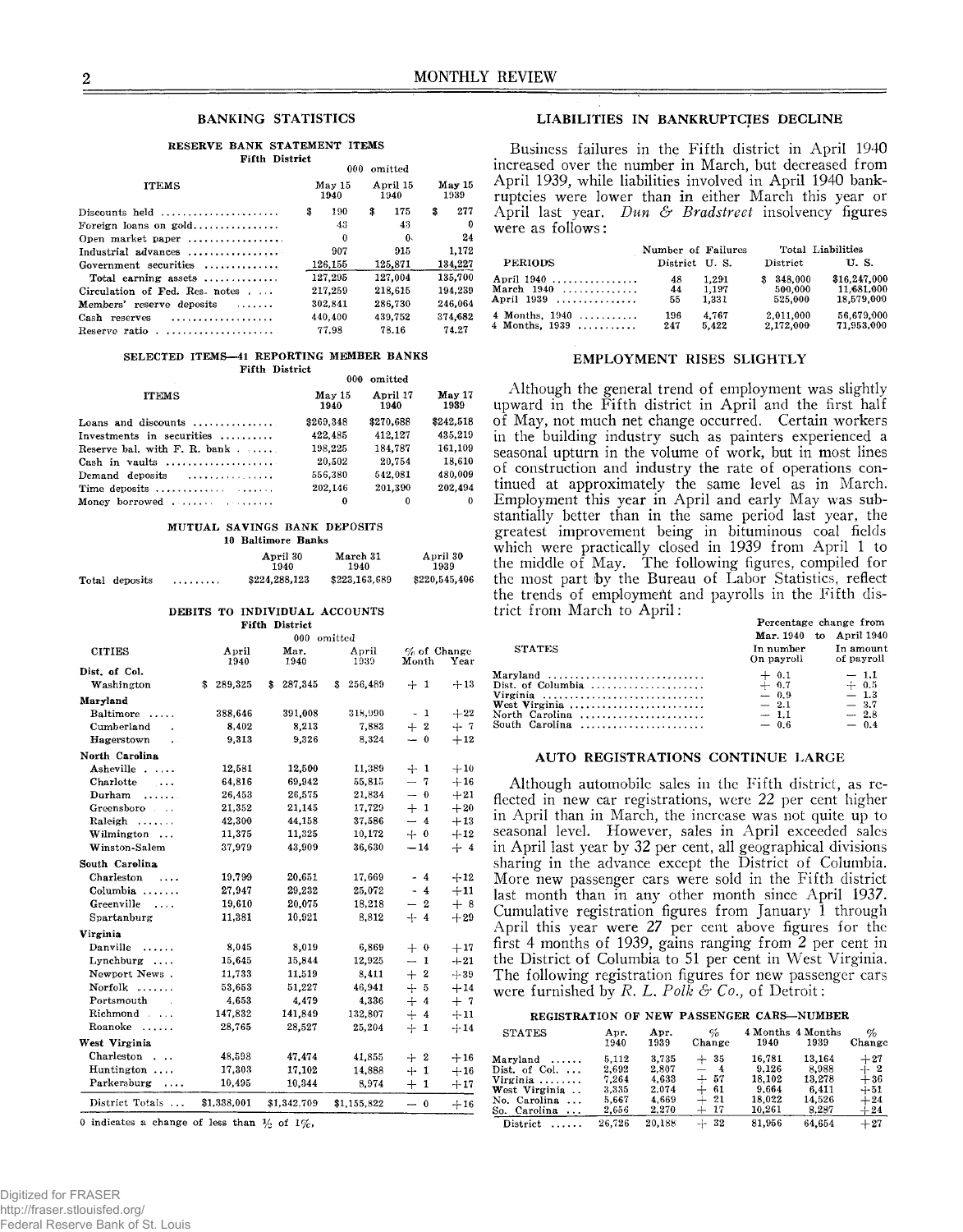# RESIDENTIAL CONSTRUCTION INCREASES

Construction work provided for in permits issued in April 1940 in 30 Fifth district cities totaled \$10,457,577, a decrease of 10 per cent from \$11,571,518 for permits issued in March this year but 28 per cent above \$8,175- 932 in April last year. Washington led in April with permits totaling \$3,797,840, followed by Baltimore with \$1,872,246, Richmond with \$793,007, Charlotte with \$487,257, Charleston, W . Va., with \$457,833, and Greensboro with \$399,021. Washington permits do not include any Federal Government work.

Contracts actually awarded for all types of construction in the Fifth district in April were slightly above March contracts in total value, but were 25 per cent below the relatively high April 1939 total. Residential contracts form a much larger part of this year's contracts, amounting to 52 per cent of all contracts in April 1940 against only 31 per cent in April 1939. Several Fifth district cities are undertaking housing developments under the U. S. H. A., and private residential work is more active than in other recent years. *F. W . Dodge Corporation* figures for contracts awarded in April 1940 and April 1939 are as follows:

**CONSTRUCTION CONTRACTS AWARDED**

| <b>STATES</b>                               | April 1940   | April 1939   | $\%$ Change |
|---------------------------------------------|--------------|--------------|-------------|
|                                             | \$7.924.000  | \$6,476,000  | $+22$       |
| Dist. of Col.                               | 3.744,000    | 9,705,000    | $-61$       |
|                                             | 8.167.000    | 9,581,000    | $-15$       |
| West Virginia $\ldots \ldots \ldots \ldots$ | 2.647.000    | 3,360,000    | $-21$       |
| North Carolina                              | 7,350,000    | 7.536.000    | $-2$        |
| South Carolina $\ldots \ldots \ldots$       | 1,793,000    | 5,350,000    | $-66$       |
| Fifth District                              | \$31,625,000 | \$42,008,000 | $-25$       |

# COAL PRODUCTION DECLINES SEASONALLY

There was a seasonal decrease in bituminous coal production in the United States from March to April, output declining from 35,210,000 net tons in the earlier month to 32.962.000 tons in the later month. In April 1939 only 9.627.000 tons were mined, the entire Appalachian region being closed while owners and miners negotiated new wage contracts. Total production this calendar year to May 4 of 157,413,000 tons exceeded production of 117,-702.000 tons to the same date last year by 33.7 per cent. Shipments of coal through Hampton Roads ports between January 1 and May 4 this year totaling 8,639,616 tons not only exceeded loadings of 6,550,376 tons in the corresponding period in 1939, but also were larger than loadings of 7,674,121 tons in the first four months of 1929, both gains being due in large part to increased shipments for foreign cargo this year. In the Fifth district, coal mined in April 1940, March 1940 and April 1939, was as follows:

|                                                                                                   | SOFT COAL PRODUCTION IN TONS      |                                   |                    |
|---------------------------------------------------------------------------------------------------|-----------------------------------|-----------------------------------|--------------------|
| <b>REGION</b>                                                                                     | April 1940                        | March 1940                        | April 1939         |
| West Virginia<br>Virginia $\ldots \ldots \ldots \ldots$<br>$Marvland \ldots \ldots \ldots \ldots$ | 9,758,000<br>1,115,000<br>110,000 | 9.964.000<br>1.134.000<br>141,000 | 0<br>$\bf{0}$<br>0 |
| 5th District                                                                                      | 10.983.000                        | 11.239.000                        | $\Omega$           |
| United States<br>$\%$ in District                                                                 | 32,962,000<br>33.3                | 35,210,000<br>31.9                | 9,627,000<br>0.0   |

# COTTON MILL ACTIVITY IS REDUCED

Cotton cloth and yarn mills in the Fifth district held at about the same level of activity in April as in March, a level substantially higher than in April a year ago but

lower than at midwinter. Reports indicate, however, that operations slowed further late in April and early in May. Output is again exceeding sales, and the backlog of orders is declining. In some mills stocks are accumulating, but accumulations are not yet excessive. Cloth prices held steady or advanced a little in April, along with spot cotton, but since the beginning of May prices of textiles have softened and cotton has declined about \$5 a bale. Consumption of cotton by states in the Fifth district in April 1940, March 1940, and April 1939, is shown below:

# **COTTON CONSUMPTION-FIFTH DISTRICT**

|                | In bales                  |         |        |                   |
|----------------|---------------------------|---------|--------|-------------------|
| MONTHS         | No. Carolina So. Carolina |         |        | Virginia District |
| April 1940     | 166.746                   | 128.493 | 14.383 | 309.622           |
| March 1940     | 163,705                   | 129,351 | 12,438 | 305.494           |
| April 1939     | 140.596                   | 108,766 | 10.433 | 259,795           |
| 4 Months, 1940 | 695,109                   | 531.817 | 54.396 | 1,281,322         |
| 4 Months, 1939 | 615.376                   | 466.852 | 46.708 | 1,128,936         |

# BOTH SHIPMENTS AND STOCKS OF RAYON INCREASE

*Rayon Organon* for May reports that April deliveries of rayon filament yarn to domestic consumers amounted to 30,700,00 pounds, an increase of 4.4 per cent over 29,- 400.000 pounds in March and 27.9 per cent above 24,- 000,00 pounds in April 1939. Total rayon yarn consumption for the first 4 months of the current year amounted to 121,000,000 pounds compared with 103,400,- 000 pounds in the same period last year, an increase of 17 per cent.

In spite of increased shipments last month, production outran consumption for the fourth consecutive month, and reserve stocks of yarn held by producers at the end of April totaled 11,600,000 pounds in comparison with 10.400.000 pounds held at the end of March. The relative unimportance of this surplus is indicated by the fact that on April 30, 1939, reserve stocks of yarn totaled 43.400.000 pounds.

Interest has been expressed in the question whether the stoppage of pulp shipments from Scandinavian countries to the United States will affect the rayon industry. The effect will be indirect only, since all chemical dissolving sulphite pulp used by the United States rayon and allied products industry comes from the United States or Canada. *Rayon Organon* says that the capacity of the United States pulp producing industry is essentially equal to the task of supplying the total domestic demand, with only a minimum amount of aid from foreign sources, in this case Canada.

# COTTON PRICES AND EXPORTS DECLINE

Spot cotton prices on 10 Southern markets moved through a range of only 7 points during April, varying from 10.58 cents for middling grade on April 5 to 10.65 cents on April 26, but in the first half of May prices dropped sharply to an average 9.58 cents on May 17. Exports of cotton also fell off substantially in the first half of May, although they were still above corresponding 1939 figures. Recent developments in Europe closed the markets in Holland, Belgium, Denmark and the Scandinavian countries to American cotton. These countries were not leaders in cotton consumption, but their purchases were a real factor in the American export market.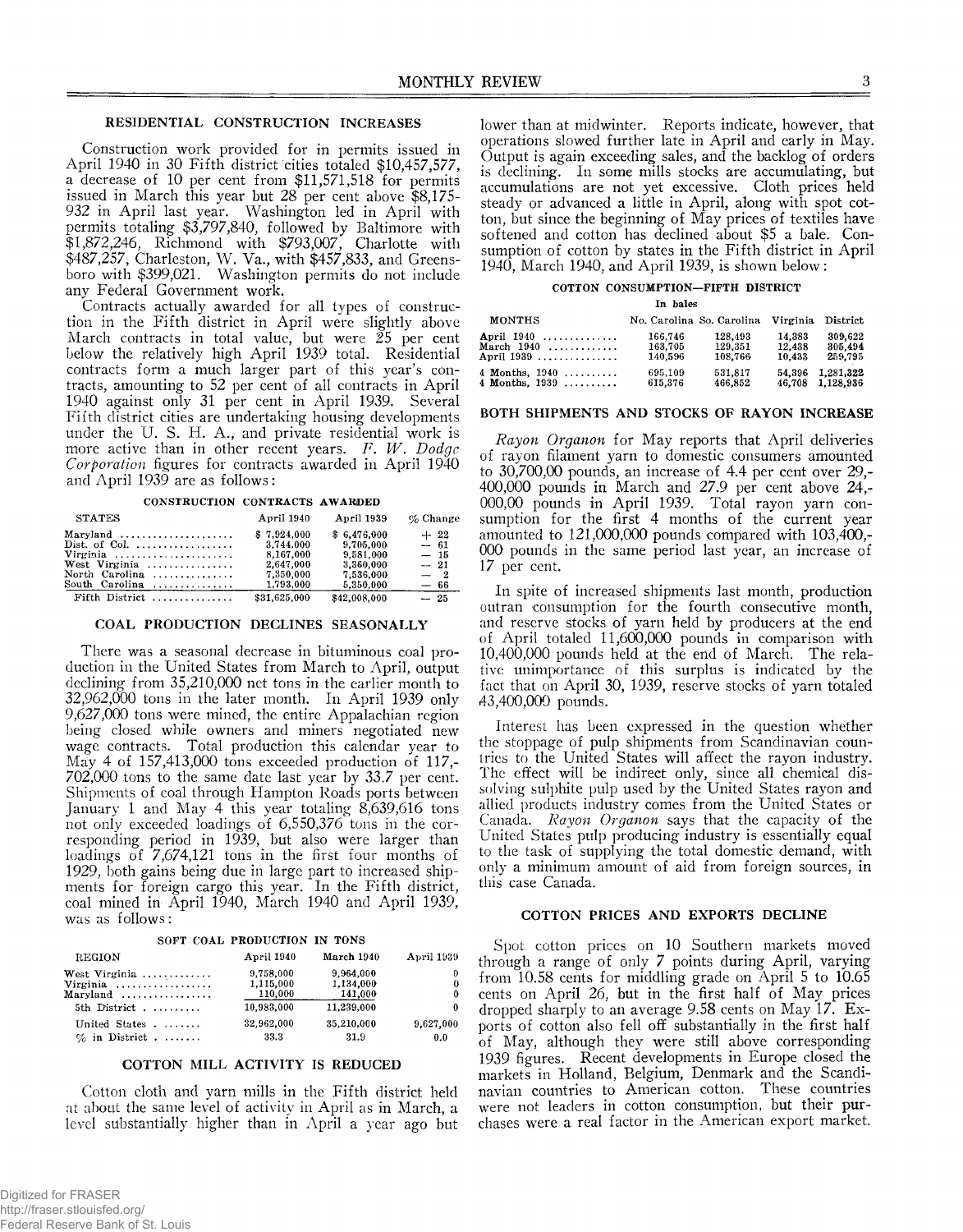# **COTTON CONSUMPTION AND ON HAND— BALES**

|                                                       | Apr.<br>Apr. |         | Aug. 1 to Apr. $30$ |           |  |
|-------------------------------------------------------|--------------|---------|---------------------|-----------|--|
|                                                       | 1940         | 1939    | This Year Last Year |           |  |
| Fifth district states:                                |              |         |                     |           |  |
| Cotton consumed $\dots\dots\dots$                     | 309.622      | 259.795 | 2.847.797 2.477.555 |           |  |
| Cotton growing states:                                |              |         |                     |           |  |
| Cotton consumed<br>Cotton held April 30 in            | 533.634      | 459.573 | 5.069.910 4.361.965 |           |  |
| Consuming establishments  1.198,981 1.087,858         |              |         | .                   | .         |  |
| Storage & compresses  10,673,718 12.928.159           |              |         | .                   | .         |  |
| United States:                                        |              |         |                     |           |  |
| Cotton consumed<br>Cotton held April 30 in            | 623,893      | 543,187 | 5,954,728           | 5.152.547 |  |
| Consuming establishments $\ldots$ 1.469.617 1.292.565 |              |         | .                   | .         |  |
| Storage & compresses  10.743.002 12.976.432           |              |         | .                   | .         |  |
| Exports of cotton, U.S. $\dots$                       | 344.609      | 178.225 | 5.694.962           | 2.964.098 |  |
| Spindles active, U.S.  22,301,218 22,122,902          |              |         | $\cdots$            | .         |  |

# TOBACCO MANUFACTURING RISES

Output of tobacco manufacturing plants in the United States in April not only exceeded production in April 1939, as shown in the accompanying table, but also increased over March output by 14 per cent in cigarettes, 7 per cent in cigars, 6 per cent in snuff, and 3 per cent in smoking and chewing tobacco. Part of the 21 per cent increase in cigarette production last month over April 1939 was due to a strike last year which closed plants of one of the big companies for a week. Bureau of Internal Revenue figures show production in April this year and last as follows:

|                                                                    | April 1940     | April 1939 % Change |       |
|--------------------------------------------------------------------|----------------|---------------------|-------|
| Smoking & chewing                                                  | 25.082.562     | 22.618.267          | $+11$ |
| $tobacco.$ pounds $\ldots \ldots$<br>Cigarettes, number $, \ldots$ | 14.819.507.680 | 12.269.248.887      | $+21$ |
| Cigars. number $\dots\dots\dots$                                   | 425.140.424    | 403.041.777         | $+5$  |
| $Snuff$ , pounds                                                   | 3.398.017      | 3.009.347           | $+13$ |

# RETAIL AND WHOLESALE TRADE

#### **DEPARTMENT STORE TRADE**

|                                                                                                                                 | Net Sales<br>Apr. 1940<br>comp. with<br>Apr.<br>1939 | Net Sales<br>Jan. 1 to date<br>comp. with<br>same period<br>last year | Apr. 30, 1940<br>Apr.<br>1939                                                                | Stocks<br>comp. with<br>Mar.<br>1940           | Ratio Apr.<br>collections<br>to accounts<br>outstanding<br>Apr. 1      |
|---------------------------------------------------------------------------------------------------------------------------------|------------------------------------------------------|-----------------------------------------------------------------------|----------------------------------------------------------------------------------------------|------------------------------------------------|------------------------------------------------------------------------|
| Richmond $(3)$<br>Baltimore $(8)$<br>Washington (6).<br>Other Cities (13).<br>District (30)                                     | $-.3.0$<br>$+2.4$<br>$+4.8$<br>$+ 6.5$<br>$+3.1$     | $+4.9$<br>$+7.0$<br>$+ 6.4$<br>$+ 8.8$<br>$+ 6.6$                     | $+13.2$<br>$+4.6$<br>$+4.8$<br>$+4.0$<br>$+ 5.7$                                             | $+5.2$<br>$+1.4$<br>$+1.2$<br>$+2.0$<br>$+1.9$ | 31.7<br>32.6<br>28.9<br>30.0<br>30.5                                   |
| Same stores by states,<br>with 22 stores added:<br>Virginia $(13)$<br>West $Va. (10)$<br>No. Carolina (7).<br>So. Carolina (8). | $-2.3$<br>$-1.5$<br>$+3.8$<br>$-4.4$                 | $^{+~4.7}_{+~11.9}$<br>$+9.1$<br>$+8.9$                               | $\ddot{\phantom{1}}$<br>$\ddot{\phantom{a}}$<br>$\ddot{\phantom{0}}$<br>$\ddot{\phantom{0}}$ | $\cdot$ .<br>$\ddotsc$<br>. .<br>$\cdot$ .     | $\cdot$ .<br>$\cdot$ .<br>$\ddot{\phantom{a}}$<br>$\ddot{\phantom{0}}$ |

## **RETAIL FURNITURE SALES**

| <b>STATES</b>            | % Change in Sales, April and 4 Months in 1940<br>Compared with Compared with<br>April 1939 4 Months 1939 |                       |  |
|--------------------------|----------------------------------------------------------------------------------------------------------|-----------------------|--|
| Maryland, $9$ stores     | $+43$                                                                                                    | $+23$                 |  |
| Dist. of Col., 7 stores  | $+32$                                                                                                    | $+^{-9}_{-5}$         |  |
| Virginia, $10$ stores    | $+12$                                                                                                    |                       |  |
| North Carolina, 4 stores |                                                                                                          | $+12$                 |  |
| South Carolina. 7 stores | $+24$<br>$+1$                                                                                            | $+19$                 |  |
| District, $37$ stores    | $+28$                                                                                                    | $+15$                 |  |
| Individual cities:       |                                                                                                          |                       |  |
| Baltimore, 9 stores      | $+43$                                                                                                    |                       |  |
| Richmond, 5 stores       |                                                                                                          |                       |  |
| Washington, 7 stores     | $+32$                                                                                                    | $+23$<br>$+1$<br>$+3$ |  |

### **WHOLESALE TRADE, 205 FIRMS**

| <b>LINES</b>                                                                                                                                                                                                                                                                                                      | Net Sales<br>April 1940<br>compared with<br>Mar.<br>Apr.<br>1939<br>1940                                         |                                                                                                                                                     | Stocks<br>Apr. 30, 1940<br>compared with<br>Apr. 30 Mar. 31<br>1939<br>1940                                                                                      |                                                                                                                          | Ratio Apr.<br>collections<br>to accounts<br>outstanding<br>April 1         |
|-------------------------------------------------------------------------------------------------------------------------------------------------------------------------------------------------------------------------------------------------------------------------------------------------------------------|------------------------------------------------------------------------------------------------------------------|-----------------------------------------------------------------------------------------------------------------------------------------------------|------------------------------------------------------------------------------------------------------------------------------------------------------------------|--------------------------------------------------------------------------------------------------------------------------|----------------------------------------------------------------------------|
| Auto supplies $(8)$<br>Shoes $(5)$<br>Drugs $(13)$<br>Dry Goods $(8)$<br>Electrical Goods $(17)$<br>Groceries $(59)$<br>Hardware $(17)$<br>Indus. supplies $(10)$<br>Plumbing $\&$ heating $(6)$<br>Paper & products $(9) \ldots$<br>Tobacco & products $(8)$ .<br>Miscellaneous $(45)$<br>District Average (205) | $+20$<br>$-12$<br>$+11$<br>$+22$<br>$+35$<br>$+16$<br>$+14$<br>$+52$<br>$+23$<br>$+21$<br>$+9$<br>$+10$<br>$+14$ | $+1$<br>$-35$<br>$-5$<br>$-12$<br>$+10$<br>$\begin{smallmatrix} + & 3 \\ + & 1 \end{smallmatrix}$<br>$-1$<br>$+35$<br>$+22$<br>$+4$<br>$+5$<br>$-1$ | $\bullet\hspace{0.4mm}\bullet\hspace{0.4mm}$<br>$+13$<br>$+1$<br>$+20$<br>$+7$<br>$+7$<br>$+9$<br>$+13$<br>$+1$<br>$+10$<br>$\ddot{\phantom{1}}$<br>$+4$<br>$+9$ | $\ddot{\phantom{1}}$<br>$-17$<br>$-1$<br>$-1$<br>$-1$<br>$\pm~1\atop -~2$<br>$+1$<br>$-7$<br>$-2$<br>. .<br>$+2$<br>$-3$ | 60<br>55<br>85<br>38<br>69<br>92<br>47<br>59<br>57<br>74<br>89<br>72<br>66 |

# AGRICULTURAL NOTES

Throughout the entire Fifth Reserve district, both farm work and crop growth were retarded during the spring by unfavorable weather conditions. Frequent rains interfered with plowing and unusually cold weather delayed planting and retarded growth. Frost occurred in some parts of the district as late as the end of April, and freezes around the middle of that month seriously damaged peaches. However, there is an abundant amount of moisture in the soil, and when warm weather comes all crops should make rapid progress and in many instances should overcome the late start. Early truck crops will be below normal in yields, and farmers have had to use much more of their reserve hay stocks than usual because of the late development in pasture grasses, but fall sown grains came through the winter in fair condition, most fruits were not sufficiently advanced to suffer seriously from the April freezes, and the two big money crops, cotton and tobacco, are not much affected by spring weather if good stands of plants can be obtained later. The outlook for cotton and tobacco growers is highly problematical this season, with large reserve stocks in storage to begin with and so many of American export markets in chaotic condition.

(Compiled May 21, 1940)